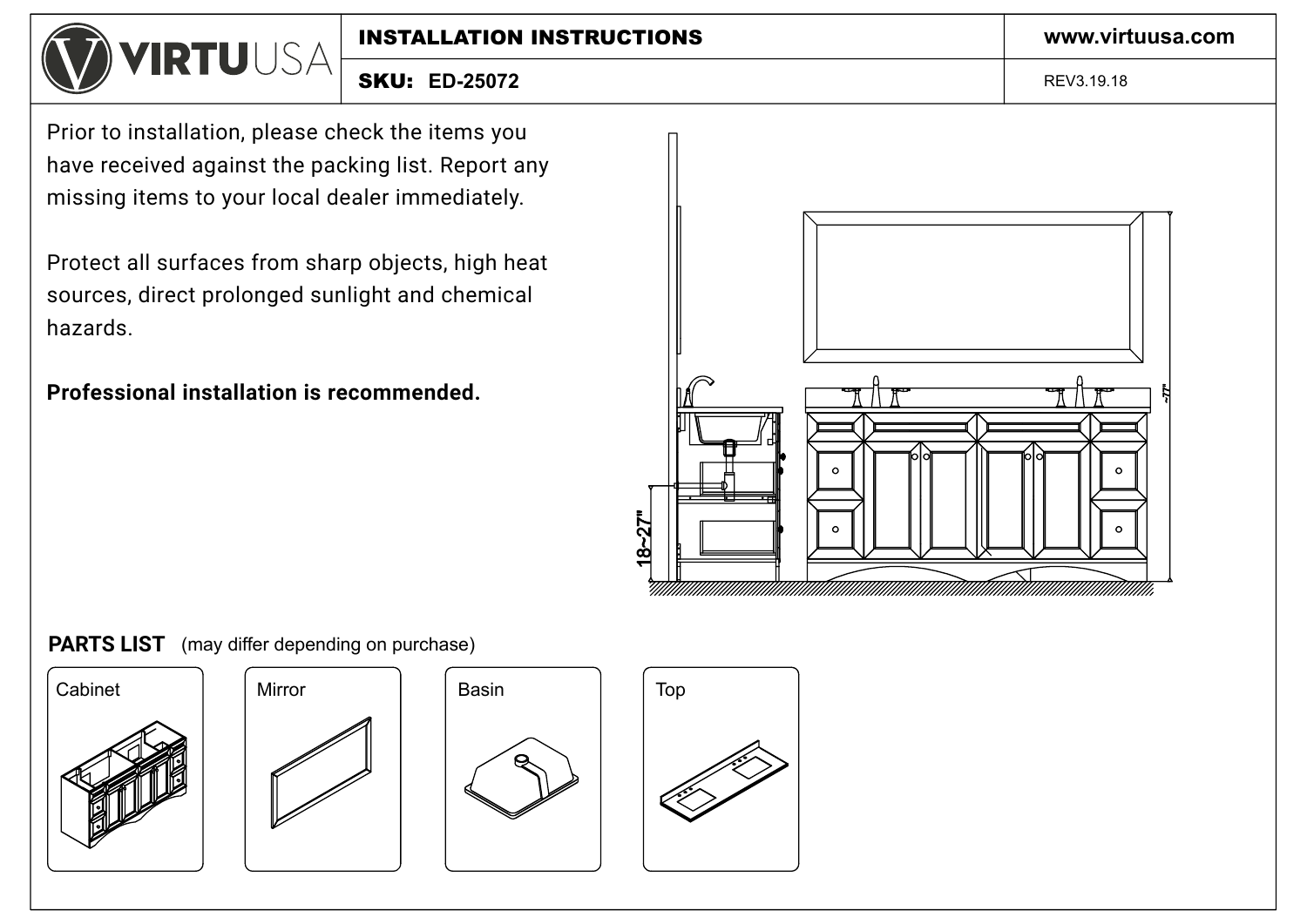

**ED-25072** SKU:

REV3.19.18

## **REQUIRED TOOLS**



### **DRAWER REMOVAL**







## **REMOVAL**

- 1. Pull tabs toward center
- 2. Lift and pull drawer out

## **RE-INSTALL**

- 1. Align drawer hole with slider stud
- 2. Push tabs back in to secure

# **DOOR ADJUSTMENT**







Adjusts the door vertically **Adjusts the door horizontally** Adjusts the door forward and backwards